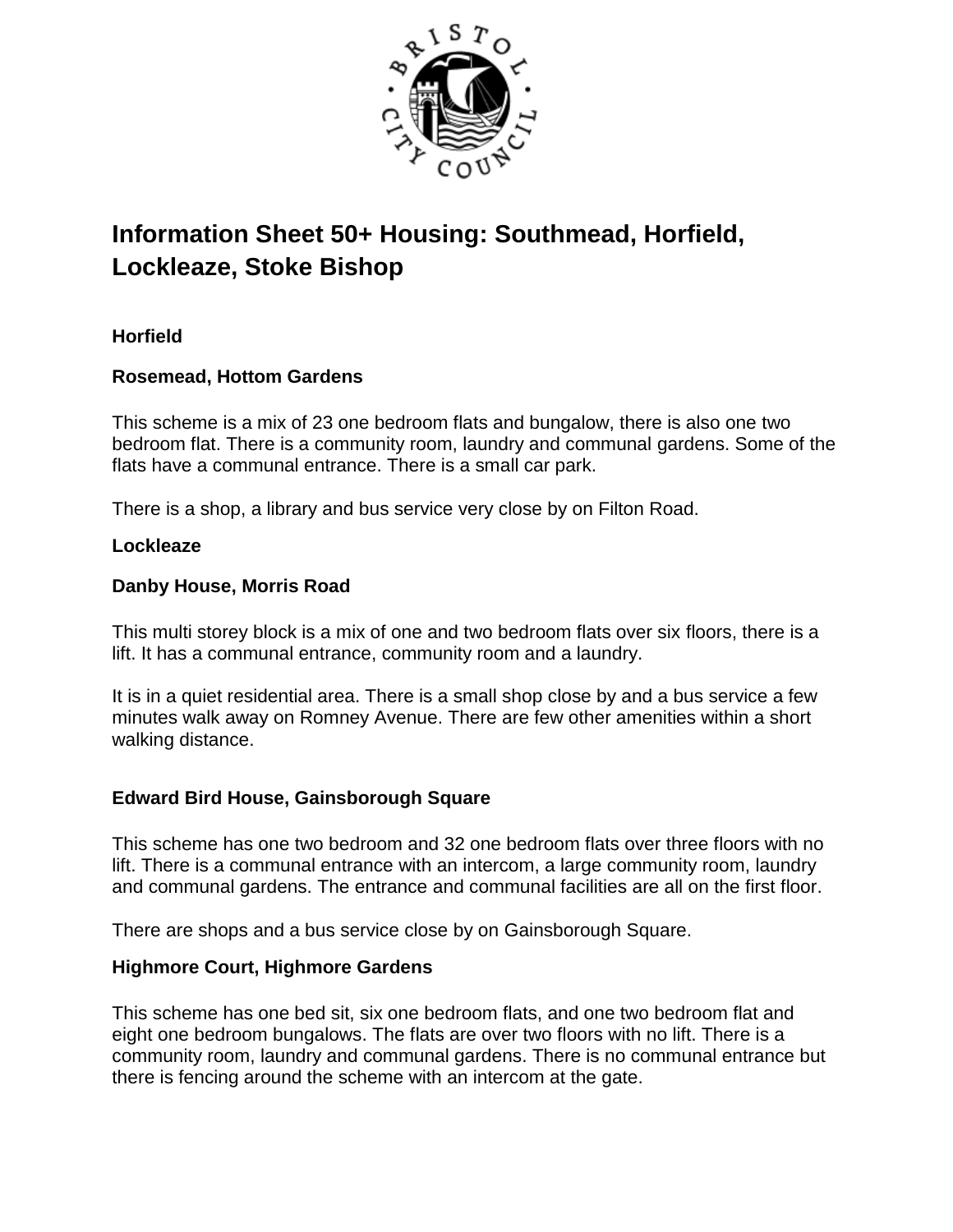There are shops and a bus service a short walk away on Gainsborough Square.

## **The Gaskins, Downman Road**

This scheme has 16 one bedroom flats and six one bedroom bungalows. The flats are over two floors, there is no lift. The flats have a communal entrance with an intercom. There is a laundry and communal gardens.

They are situated in a quiet residential area. There are few amenities within a short walking distance. There is a small car park.

#### **Southmead**

## **Kirkstone Gardens (1 to 16)**

This scheme has 12 one bedroom flats and four one bedroom bungalows. The flats are over two floors, there are no lifts. There is a small community room, a laundry and communal gardens. There is no communal entrance but there is security around the scheme.

There are a number of shops and a bus service close by on Ullswater Road and Greystoke Avenue.

#### **Millpool Court, Greystoke Avenue**

This scheme has one bed sit, 22 one bedroom flats and three one bedroom bungalows. The flats are over two floors, there is no lift. The flats do have a communal entrance with an intercom.

There is a community room, laundry, communal gardens and a small car park. There is a bus service close by. There is a clinic and some shops a five minute walk away.

#### **Port Elizabeth House, Greystoke Avenue**

This scheme has five one bed and 16 two bedroom flats over two floors with no lift. It has a communal entrance, community room, laundry and communal gardens.

There is a bus service close by. There is a clinic and some shops a five minute walk away.

#### **The Woodnook, Wigton Cresecent**

This scheme has scheme has one two bed and 32 one bedroom flats over two floors, there is no lift. It has a communal entrance with an intercom, a large community room, laundry, communal gardens and a medium sized car park.